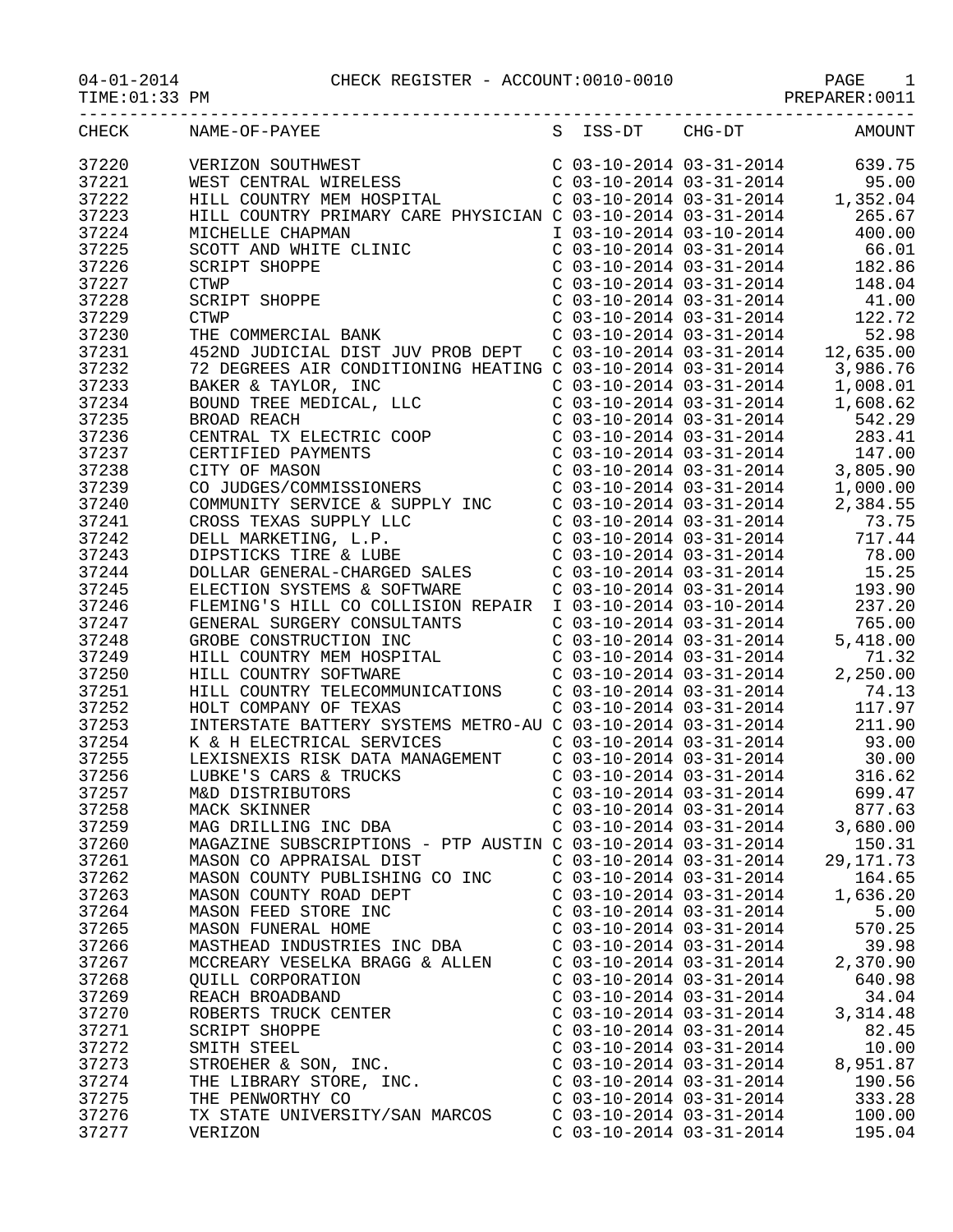04-01-2014 CHECK REGISTER - ACCOUNT:0010-0010 PAGE 2

| CHECK          | NAME-OF-PAYEE<br>$\begin{tabular}{l c c c c c} \multicolumn{1}{l}{\textbf{NAMSE}-OF-PANEEY} & \multicolumn{1}{l}{\textbf{S}} & \multicolumn{1}{l}{SS-DT} & \multicolumn{1}{l}{\textbf{C}} \\ \multicolumn{1}{l}{\textbf{VERIZON}} & \multicolumn{1}{l}{\textbf{S}} & \multicolumn{1}{l}{\textbf{S}} & \multicolumn{1}{l}{\textbf{S}-12014} & \multicolumn{1}{l}{\textbf{3}-31-2014} & \multicolumn{1}{l}{\textbf{3}-31-2014} & \multicolumn{1}{l}{\text$ | S ISS-DT                                             | $CHG-DT$ | <b>AMOUNT</b>                                                                                                                                                                                                                                                               |
|----------------|----------------------------------------------------------------------------------------------------------------------------------------------------------------------------------------------------------------------------------------------------------------------------------------------------------------------------------------------------------------------------------------------------------------------------------------------------------|------------------------------------------------------|----------|-----------------------------------------------------------------------------------------------------------------------------------------------------------------------------------------------------------------------------------------------------------------------------|
| 37278          |                                                                                                                                                                                                                                                                                                                                                                                                                                                          |                                                      |          |                                                                                                                                                                                                                                                                             |
| 37279          |                                                                                                                                                                                                                                                                                                                                                                                                                                                          |                                                      |          |                                                                                                                                                                                                                                                                             |
| 37280          |                                                                                                                                                                                                                                                                                                                                                                                                                                                          |                                                      |          |                                                                                                                                                                                                                                                                             |
| 37281          |                                                                                                                                                                                                                                                                                                                                                                                                                                                          |                                                      |          |                                                                                                                                                                                                                                                                             |
| 37282          |                                                                                                                                                                                                                                                                                                                                                                                                                                                          |                                                      |          |                                                                                                                                                                                                                                                                             |
| 37283          |                                                                                                                                                                                                                                                                                                                                                                                                                                                          |                                                      |          |                                                                                                                                                                                                                                                                             |
| 37284          |                                                                                                                                                                                                                                                                                                                                                                                                                                                          |                                                      |          |                                                                                                                                                                                                                                                                             |
| 37285          |                                                                                                                                                                                                                                                                                                                                                                                                                                                          |                                                      |          |                                                                                                                                                                                                                                                                             |
| 37286          |                                                                                                                                                                                                                                                                                                                                                                                                                                                          |                                                      |          |                                                                                                                                                                                                                                                                             |
| 37287          |                                                                                                                                                                                                                                                                                                                                                                                                                                                          |                                                      |          |                                                                                                                                                                                                                                                                             |
| 37288          |                                                                                                                                                                                                                                                                                                                                                                                                                                                          |                                                      |          |                                                                                                                                                                                                                                                                             |
| 37289          |                                                                                                                                                                                                                                                                                                                                                                                                                                                          |                                                      |          |                                                                                                                                                                                                                                                                             |
| 37290          |                                                                                                                                                                                                                                                                                                                                                                                                                                                          |                                                      |          |                                                                                                                                                                                                                                                                             |
| 37291          |                                                                                                                                                                                                                                                                                                                                                                                                                                                          |                                                      |          |                                                                                                                                                                                                                                                                             |
| 37292          |                                                                                                                                                                                                                                                                                                                                                                                                                                                          |                                                      |          |                                                                                                                                                                                                                                                                             |
| 37293          |                                                                                                                                                                                                                                                                                                                                                                                                                                                          |                                                      |          |                                                                                                                                                                                                                                                                             |
| 37294          | OFFICE OF THE SECRETARY OF STATE<br>TX ASSOC OF COUNTIES<br>CTWP                                                                                                                                                                                                                                                                                                                                                                                         |                                                      |          | $200.00$<br>$24-2014$<br>$03-24-2014$<br>$03-24-2014$<br>$03-31-2014$<br>$03-31-2014$<br>$03-31-2014$<br>$03-31-2014$<br>$03-31-2014$<br>$03-31-2014$<br>$03-31-2014$<br>$03-24-2014$<br>$03-24-2014$<br>$03-24-2014$<br>$03-24-2014$<br>$03-24-2014$<br>$03-$              |
| 37295          |                                                                                                                                                                                                                                                                                                                                                                                                                                                          |                                                      |          |                                                                                                                                                                                                                                                                             |
| 37296          |                                                                                                                                                                                                                                                                                                                                                                                                                                                          |                                                      |          |                                                                                                                                                                                                                                                                             |
| 37297          |                                                                                                                                                                                                                                                                                                                                                                                                                                                          |                                                      |          |                                                                                                                                                                                                                                                                             |
| 37298          |                                                                                                                                                                                                                                                                                                                                                                                                                                                          |                                                      |          |                                                                                                                                                                                                                                                                             |
| 37299          |                                                                                                                                                                                                                                                                                                                                                                                                                                                          |                                                      |          |                                                                                                                                                                                                                                                                             |
| 37300          | CTWP<br>72 DEGREES AIR CONDITIONING HEATING C 03-24-2014 03-31-2014<br>72 DEGREES AIR CONDITIONING HEATING C 03-24-2014 03-31-2014<br>APPLIED CONCEPTS, INC<br>AQUA BEVERAGE CO/OZARKA<br>T 03-24-2014 03-31-2014<br>AR MANAGEMENT & SOLUT<br>APPLIED CONCEPTS, INC<br>AQUA BEVERAGE CO/OZARKA<br>AR MANAGEMENT & SOLUTIONS LLC<br>CENTURYLINK QCC<br>CERTIFIED PAYMENTS<br>CHAMPION PLUMBING INC<br>CIRA<br>FIECTION SYSTEMS & SOFFWARE                 |                                                      |          |                                                                                                                                                                                                                                                                             |
| 37301          |                                                                                                                                                                                                                                                                                                                                                                                                                                                          |                                                      |          |                                                                                                                                                                                                                                                                             |
| 37302          |                                                                                                                                                                                                                                                                                                                                                                                                                                                          |                                                      |          |                                                                                                                                                                                                                                                                             |
| 37303          |                                                                                                                                                                                                                                                                                                                                                                                                                                                          |                                                      |          |                                                                                                                                                                                                                                                                             |
| 37304          |                                                                                                                                                                                                                                                                                                                                                                                                                                                          |                                                      |          |                                                                                                                                                                                                                                                                             |
| 37305          |                                                                                                                                                                                                                                                                                                                                                                                                                                                          |                                                      |          |                                                                                                                                                                                                                                                                             |
| 37306          | THE CIRA<br>ELECTION SYSTEMS & SOFTWARE<br>HART INTERCIVIC<br>HI-LINE<br>HILL COUNTRY AUTO GLASS<br>HILL COUNTRY MEM HOSPITAL<br>HOLT COMPANY OF TEXAS<br>JOHN GRIFFITH<br>KERR COUNTY CLERK<br>LAW ENFORCEMENT SYSTEMS INC<br>LEXIS NEXIS<br>LOWE'S                                                                                                                                                                                                     |                                                      |          | $20.024 - 2014$<br>$0.025 - 24 - 2014$<br>$0.025 - 24 - 2014$<br>$0.025 - 24 - 2014$<br>$0.025 - 24 - 2014$<br>$0.025 - 24 - 2014$<br>$0.025 - 24 - 2014$<br>$0.025 - 24 - 2014$<br>$0.025 - 24 - 2014$<br>$0.025 - 24 - 2014$<br>$0.025 - 24 - 2014$<br>$0.025 - 24 - 201$ |
| 37307          |                                                                                                                                                                                                                                                                                                                                                                                                                                                          |                                                      |          |                                                                                                                                                                                                                                                                             |
| 37308          |                                                                                                                                                                                                                                                                                                                                                                                                                                                          |                                                      |          | C 03-24-2014 03-31-2014 295.44<br>I 03-24-2014 03-24-2014 65.08<br>C 03-24-2014 03-31-2014 65.08<br>C 03-24-2014 03-31-2014 2,575.05<br>I 03-24-2014 03-24-2014 15.46<br>V 03-24-2014 03-31-2014 544.00                                                                     |
| 37309          |                                                                                                                                                                                                                                                                                                                                                                                                                                                          |                                                      |          |                                                                                                                                                                                                                                                                             |
| 37310          |                                                                                                                                                                                                                                                                                                                                                                                                                                                          |                                                      |          |                                                                                                                                                                                                                                                                             |
| 37311          |                                                                                                                                                                                                                                                                                                                                                                                                                                                          |                                                      |          |                                                                                                                                                                                                                                                                             |
| 37312          |                                                                                                                                                                                                                                                                                                                                                                                                                                                          |                                                      |          |                                                                                                                                                                                                                                                                             |
| 37313          | LAW ENFORCEMENT SYSTEMS INC<br>LEXIS NEXIS<br>LEXIS NEXIS<br>LOWE'S PAY AND SAVE INC<br>LOWE'S PAY AND SAVE INC<br>MASON BUILDING SUPPLY & RENTAL INC I 03-24-2014 03-24-2014<br>1                                                                                                                                                                                                                                                                       |                                                      |          | 129.00                                                                                                                                                                                                                                                                      |
| 37314          |                                                                                                                                                                                                                                                                                                                                                                                                                                                          |                                                      |          | 147.42                                                                                                                                                                                                                                                                      |
| 37315          |                                                                                                                                                                                                                                                                                                                                                                                                                                                          |                                                      |          | 106.10                                                                                                                                                                                                                                                                      |
| 37316          |                                                                                                                                                                                                                                                                                                                                                                                                                                                          |                                                      |          | 28.12                                                                                                                                                                                                                                                                       |
| 37317          | MASON COUNTY PUBLISHING CO INC                                                                                                                                                                                                                                                                                                                                                                                                                           | I 03-24-2014 03-24-2014                              |          | 33.00                                                                                                                                                                                                                                                                       |
| 37318          | PAM BEAM                                                                                                                                                                                                                                                                                                                                                                                                                                                 | $C$ 03-24-2014 03-31-2014                            |          | 118.72                                                                                                                                                                                                                                                                      |
| 37319          | PATHMARK TRAFFIC PRODUCTS                                                                                                                                                                                                                                                                                                                                                                                                                                | $C$ 03-24-2014 03-31-2014                            |          | 904.36                                                                                                                                                                                                                                                                      |
| 37320          | PITNEY BOWES                                                                                                                                                                                                                                                                                                                                                                                                                                             | $C$ 03-24-2014 03-31-2014                            |          | 162.04                                                                                                                                                                                                                                                                      |
| 37321          | QUILL CORPORATION                                                                                                                                                                                                                                                                                                                                                                                                                                        | I 03-24-2014 03-24-2014                              |          | 736.38                                                                                                                                                                                                                                                                      |
| 37322          | RESERVE ACCOUNT                                                                                                                                                                                                                                                                                                                                                                                                                                          | $C$ 03-24-2014 03-31-2014                            |          | 1,000.00                                                                                                                                                                                                                                                                    |
| 37323          | ROBERTS TRUCK CENTER                                                                                                                                                                                                                                                                                                                                                                                                                                     | V 03-24-2014 03-31-2014                              |          | 716.46                                                                                                                                                                                                                                                                      |
| 37324          | SHELL FLEET PLUS                                                                                                                                                                                                                                                                                                                                                                                                                                         | $C$ 03-24-2014 03-31-2014                            |          | 359.25                                                                                                                                                                                                                                                                      |
| 37325          | STEVE B TOONE                                                                                                                                                                                                                                                                                                                                                                                                                                            | $C$ 03-24-2014 03-31-2014                            |          | 15,522.00                                                                                                                                                                                                                                                                   |
| 37326          | VERIZON SOUTHWEST                                                                                                                                                                                                                                                                                                                                                                                                                                        | $C$ 03-24-2014 03-31-2014                            |          | 199.43                                                                                                                                                                                                                                                                      |
| 37327          | WARREN CAT                                                                                                                                                                                                                                                                                                                                                                                                                                               | $C$ 03-24-2014 03-31-2014                            |          | 738.77                                                                                                                                                                                                                                                                      |
| 37328          | ZESCH & PICKETT                                                                                                                                                                                                                                                                                                                                                                                                                                          | $C$ 03-24-2014 03-31-2014                            |          | 1,305.00                                                                                                                                                                                                                                                                    |
| 37329          | CHUCK BRADLEY                                                                                                                                                                                                                                                                                                                                                                                                                                            | $C$ 03-25-2014 03-31-2014                            |          | 1,500.00                                                                                                                                                                                                                                                                    |
| 37330          | ESTER JAMACK                                                                                                                                                                                                                                                                                                                                                                                                                                             | $C$ 03-25-2014 03-31-2014                            |          | 235.20                                                                                                                                                                                                                                                                      |
| 37331          | LUCIO MORA                                                                                                                                                                                                                                                                                                                                                                                                                                               | $C$ 03-25-2014 03-31-2014                            |          | 1,225.00                                                                                                                                                                                                                                                                    |
| 37332          | SHERIFF EARL HOWELL                                                                                                                                                                                                                                                                                                                                                                                                                                      | I 03-25-2014 03-25-2014                              |          | 75.00                                                                                                                                                                                                                                                                       |
| 37333          | INDEPENDENCE TITLE COMPANY                                                                                                                                                                                                                                                                                                                                                                                                                               | I 03-27-2014 03-27-2014                              |          | 4.00                                                                                                                                                                                                                                                                        |
| 37334<br>37335 | <b>JANA RITTER</b><br>PAYROLL CLEARING ACCOUNT                                                                                                                                                                                                                                                                                                                                                                                                           | I 03-27-2014 03-27-2014<br>$C$ 03-28-2014 03-31-2014 |          | 350.19<br>107,187.63                                                                                                                                                                                                                                                        |
|                |                                                                                                                                                                                                                                                                                                                                                                                                                                                          |                                                      |          |                                                                                                                                                                                                                                                                             |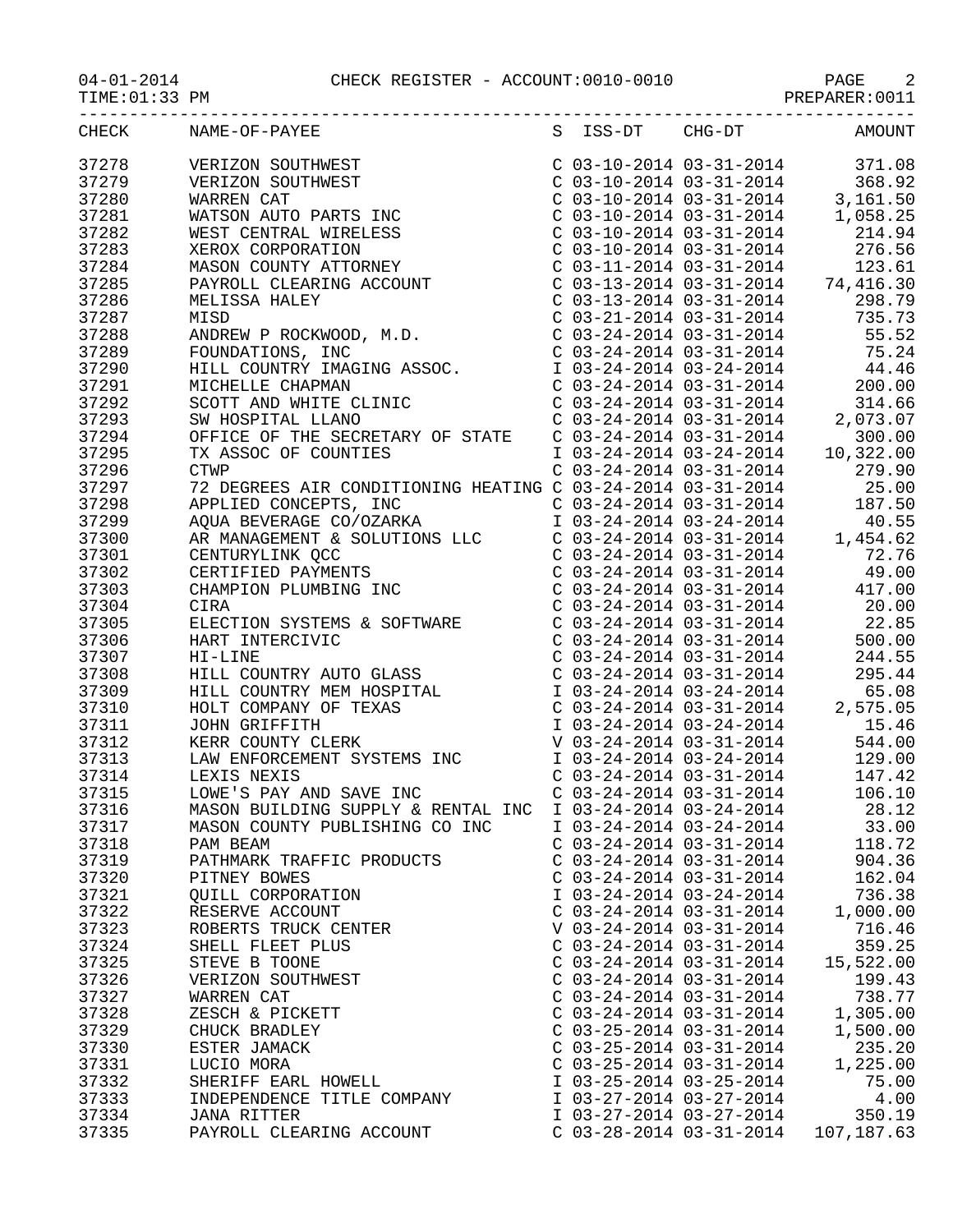PAGE CHECK REGISTER - ACCOUNT:0010-0010<br>PREPARER:0011

| $04 - 01 - 2014$ |  |
|------------------|--|
| TIME: 01:33 PM   |  |

| CHECK | NAME-OF-PAYEE                | S ISS-DT                | CHG-DT | AMOUNT   |
|-------|------------------------------|-------------------------|--------|----------|
| 37336 | AMERITAS LIVE INSURANCE CORP | I 03-28-2014 03-28-2014 |        | 35.82    |
| 37337 | TCDRS.                       | I 03-28-2014 03-28-2014 |        | 119.46   |
| 37338 | SHERIFF BUDDY MILLS          | I 03-31-2014 03-31-2014 |        | 65.00    |
| 37339 | DELL MARKETING, L.P.         | I 03-31-2014 03-31-2014 |        | 2,040.87 |
| 37340 | CAPITAL ONE BANK (USA) N.A.  | I 03-31-2014 03-31-2014 |        | 1,945.85 |